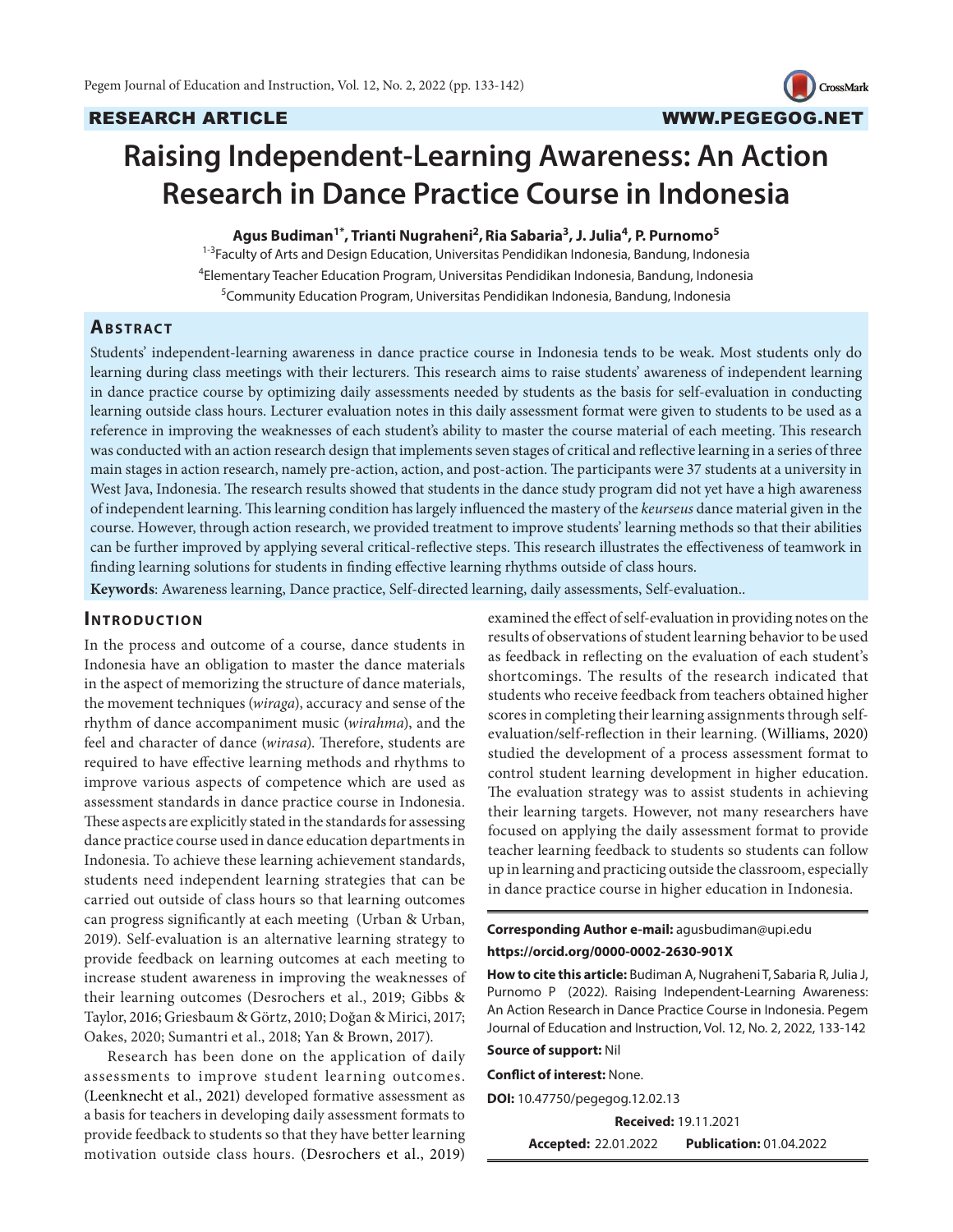Self-directed learning (SDL) is an individual's way of learning to increase knowledge, skills, achievements, and developing themselves in many situations at any time to complete their learning tasks independently (Beishuizen & Steffens, 2011; Benedict et al., 2013; Chou & Chen, 2008; Gibbons, 2003; Timothy et al., 2010). The concept and theory of SDL focuses more on the problem of how students learn independently every day, including their daily learning methods (Chou, 2012; Morris, 2019; Yousefy & Gordanshekan, 2011), how individuals adapt to circumstances, how students can take independent learning initiatives when a direct learning opportunity is not carried out (Gibbons, 2003; Knowles, 1975).

Yasmin & Sohail (2017) explained SDL as a strategy used by teachers to explore student-centered learning conditions. Self-directed learning showed a process where students were active in carrying out their learning initiatives without having to depend on others (Cazan & Schiopca, 2014; CAZAN & Stan, 2015; du Toit-Brits & van Zyl, 2017; Tekkol & Demirel, 2018). The tendency in self-directed learning emphasizes the problem of a way of learning that individuals are aware of their own needs in learning to achieve the wanted goals and results (Knowles, 1975). The learning process in SDL is divided into three parts, namely planning, monitoring, and evaluating (Beach, 2017; Lai, 2015; Song & Hill, 2007).

Based on observations of dance practice learning in a semester in 2021, it was found that most students did not find the ideal learning rhythm; hence 90% of them felt that their average learning outcome in mastering the course materials was less than satisfactory. Even though in terms of memorizing, some students were able to master the dance structure material when given the opportunity to re-demonstrate the dance material that they had learned. However, the mastery of *wiraga* (the techniques of doing the correct movements), *wirahma* (precision of movement with the dance music accompaniment), and *wirasa* (feel and character of the dance theme) aspects were still far from optimal. This observation was carried out in several class meetings in which no increase in student learning outcomes was visible. In several initial meetings, only 10% of students were able to show their dancing skills in accordance with the aspects of the established assessment standards (*wiraga, wirahma,* and *wirasa*) and they had not yet reached the maximum point of the competency standards for learning outcomes set in the given dance practice course. When students were randomly selected to perform in front of their classmates to practice their learning outcomes, most of them were not ready to perform because they were not confident to show the results of their learning. This condition was likely because they did not master the course materials given by the lecturer. From these observation results, it can be said that there are serious problems in student learning; thus solutions are needed . Worse consequences will occur if this

condition is left unchecked, such as the students not achieving satisfactory quality standards of learning outcomes. As an example, student mastery of the dance material of the *wiraga*, *wirahma* and *wirasa* aspects is far from optimal. Students could only remember the material, but they could not master the standards of presenting dance materials.

This research was conducted to increase dance students' independent-learning awareness in participating in the *Keurseus* dance practice course given at one of the higher education institutions in West Java-Indonesia. The students were given learning treatment by applying a daily assessment system at each course meeting. This learning treatment was used as an evaluation note for each student when they trained outside class hours. This research raises several questions related to the main problems found in learning dance practice in higher education, namely: (1) What are the reasons that students are unable to do independent learning to master movement techniques in the *keurseus* dance materials? (2) Do students know how to learn independently to improve the ability of the rhythmic aspect of the music played in the *keurseus* dance? (3) Can a series of learning treatment steps through the application of daily assessment notes increase independent-learning awareness to learn aspects of character mastery in accordance with the dance materials? Based on these questions, action research was conducted to increase students' independent-learning awareness in dance practice course.

# **METHOD**

# **Research Design**

This research was conducted with an action research design (Richard & Bélanger, 2018; Robins, 2015). In this research, information was collected to improve the learning method of the research subject (Creswell, 2013; Julia et al., 2019). The purpose of using an action research design is to find learning solutions faced by teachers and students (D. L. Banegas, 2012; Robins, 2015; Suherman et al., 2019) through continuous learning practice activities until they find satisfactory results (Aga, 2017; Edwards & Burns, 2016; McMillan & Schumacher, 1984). This action research design was carried out using a qualitative approach (Mostofo & Zambo, 2015; Perry, 2012; Suherman et al., 2019) through the stages of planning, implementation, and reflection (D. Banegas et al., 2013; Gamboni, 2017; Richard & Bélanger, 2018; Tang et al., 2016).

# **Research Procedure**

This research was conducted in three main stages preaction, action, and post-action (Julia, Iswara, et al., 2020; Julia, Supriyadi, et al., 2020; Taryana et al., 2021). The preaction stage consisted of initial activities to determine the condition of the research subject before the action was given.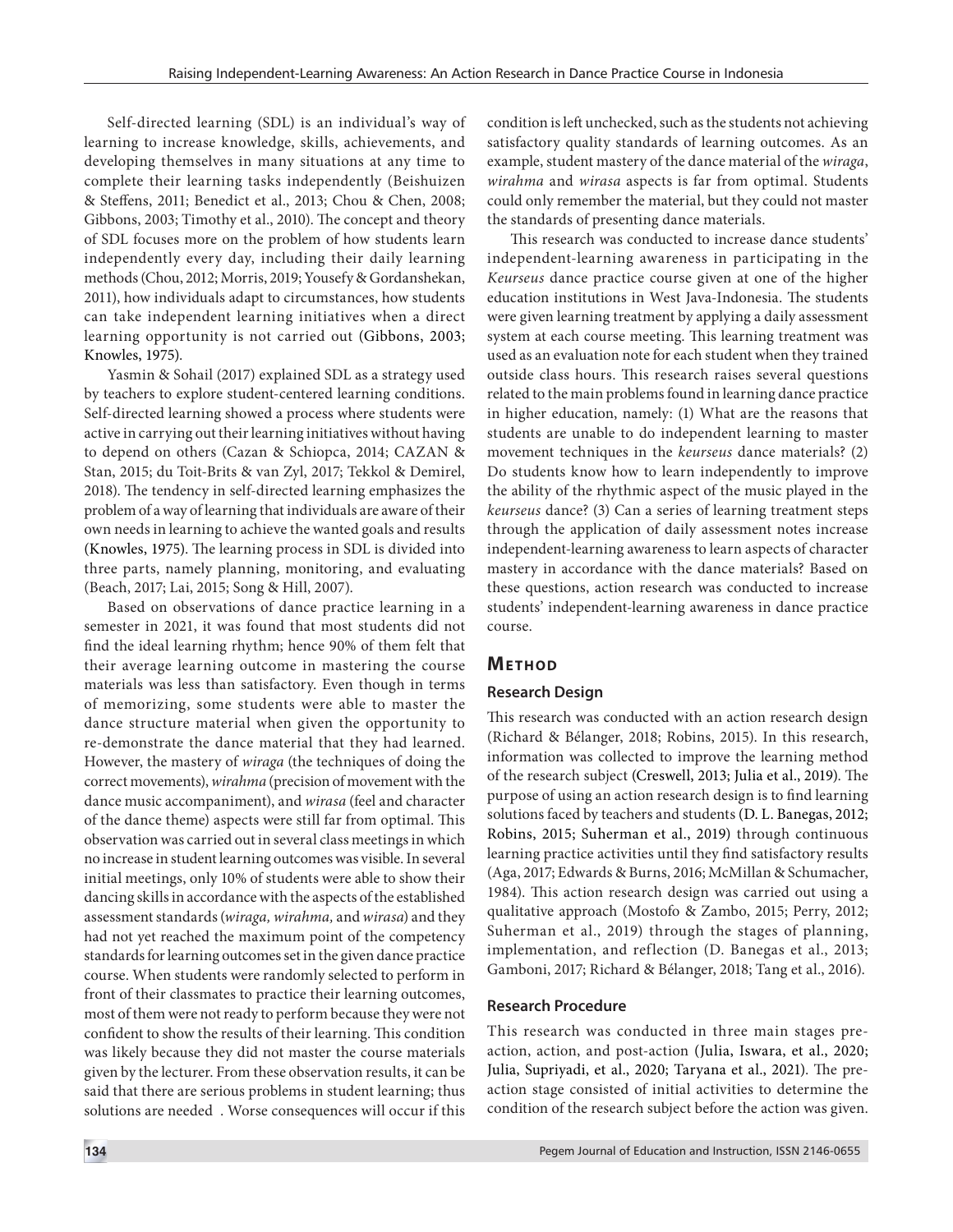This pre-action activity was carried out through a survey by distributing questionnaires of several items of closed and open questions to obtain initial data on learning problems students face in the dance practice course. The action stage was carried out by applying a daily assessment system in the learning at every class meeting of the dance practice course. The post-action stage was carried out by means of surveys and evaluation activities at the end of the course. The action stages were manifested in six critical-reflective stages to increase students' independent-learning awareness in participating in dance practice course.

At the end of the course, the students were required to fill out an online survey questionnaire which contained several closed and open questions using the Likert and Gutman Scale measurement technique. The online survey was conducted to determine student learning attitudes and responses after being given actions and implementing a daily assessment system in each course meeting. The survey instrument was made using Google Forms to make it easier for researchers to process data and for participants to provide information. The Google Form media was chosen as a familiar survey instrument according to the current characteristics of student learning, and the questionnaire could be accessed and filled out using the students' smartphone or computer devices (Beach, 2017; Laskowski, 2016).

#### **Collaborative Aspect**

*Phase Activities*

Pre-Action Identifying initial conditions

Post-Action Analyzing the results of action

Action Conducting action

The implementation of this research involved several individuals who had the same and different roles. These individuals are an important part of the collaborative aspect of conducting research (D. L. Banegas, 2012; Heil, 2005; Nelson & Dodd, 2017; Perry, 2012). This research involved several parties who were concerned about the process of implementing dance practice course in higher education. Lecturers who taught dance practice courses in higher education suggested optimizing the daily assessment system to further motivate student learning outside of course hours. This suggestion was conveyed related to the problem of the lecturer difficulties in finding learning strategies that can increase students' awareness in carrying out dance practice learning in higher education. The formation of a collaborative team in this research was based on shared interests in solving learning

|  | Table 1: Principles of Learning Action Improvement |  |
|--|----------------------------------------------------|--|
|--|----------------------------------------------------|--|

Analyzing learning needs Making lesson or action plans

Evaluating and reflecting on actions

problems (Heil, 2005), which students faced in dance practice course. At the beginning of the research, the lecturers involved were given an explanation of the purpose of this research project. The team discussed the various tools and instruments needed in the research.

#### **Research Site and Subject**

This research was conducted in a dance education study program at one of the leading universities in West Java Province, Indonesia. Among the student population in this study program, many students came from outside Bandung city and even outside West Java Province. This was also the reason why the daily assessment format was used to overcome student learning problems in mastering the dance material given by the lecturer in the course. Overall, the research subjects, amounted to 37 students, were selected by nonprobability sampling technique among students in the second semester that registered the *Keurseus* dance course. The students involved as research subjects consisted of 31 (83.7%) female students and 6 (16.3%) male students. 10 students (27%) were from Bandung, 6 (16.2%) from Sumedang, 3 (8.1%) from Cirebon, 1 (2,7%) from Kuningan, 4 (10.8%) from Subang City, 2 (5.4%) from Garut City, 1 (2.7%) from Karawang, 10 (27%) students were from outside West Java. There were 6 students (16.2%) with a vocational high school background, while the other 31 students (83.8%) were not from vocational high school. The students were told about the plan to conduct research so that they would give permission for the researchers to collect data.

#### **RESULTS**

#### **Pre-Action**

An overview of the initial conditions of students' mastery of the dance practice material given in the course was obtained in this stage. To obtain the data, students were assigned to answer questions in the form of a Guttman scale as shown in Table 2 as follows:

|  | Table 2: Students' Initial Ability in Receiving Dance Practice Materials |
|--|--------------------------------------------------------------------------|
|--|--------------------------------------------------------------------------|

| Learning difficulties                                                                                      | Yes | $N_{0}$        |
|------------------------------------------------------------------------------------------------------------|-----|----------------|
| Have you previously studied dance material<br>given in the course?                                         | 33  | $\overline{4}$ |
| Were there any difficulties encountered while<br>studying the dance material given in the course?          | 30  | 7              |
| Do you know how to learn movement techniques<br>in dance material given in the course?                     | 34  | 3              |
| Do you know how to learn the sense of<br>musicality in the dance material given in the<br>course?          | 32  | 5              |
| Do you know how to study the characteristics<br>of movements in the dance material given in<br>the course? | 35  | 2              |

Observing learning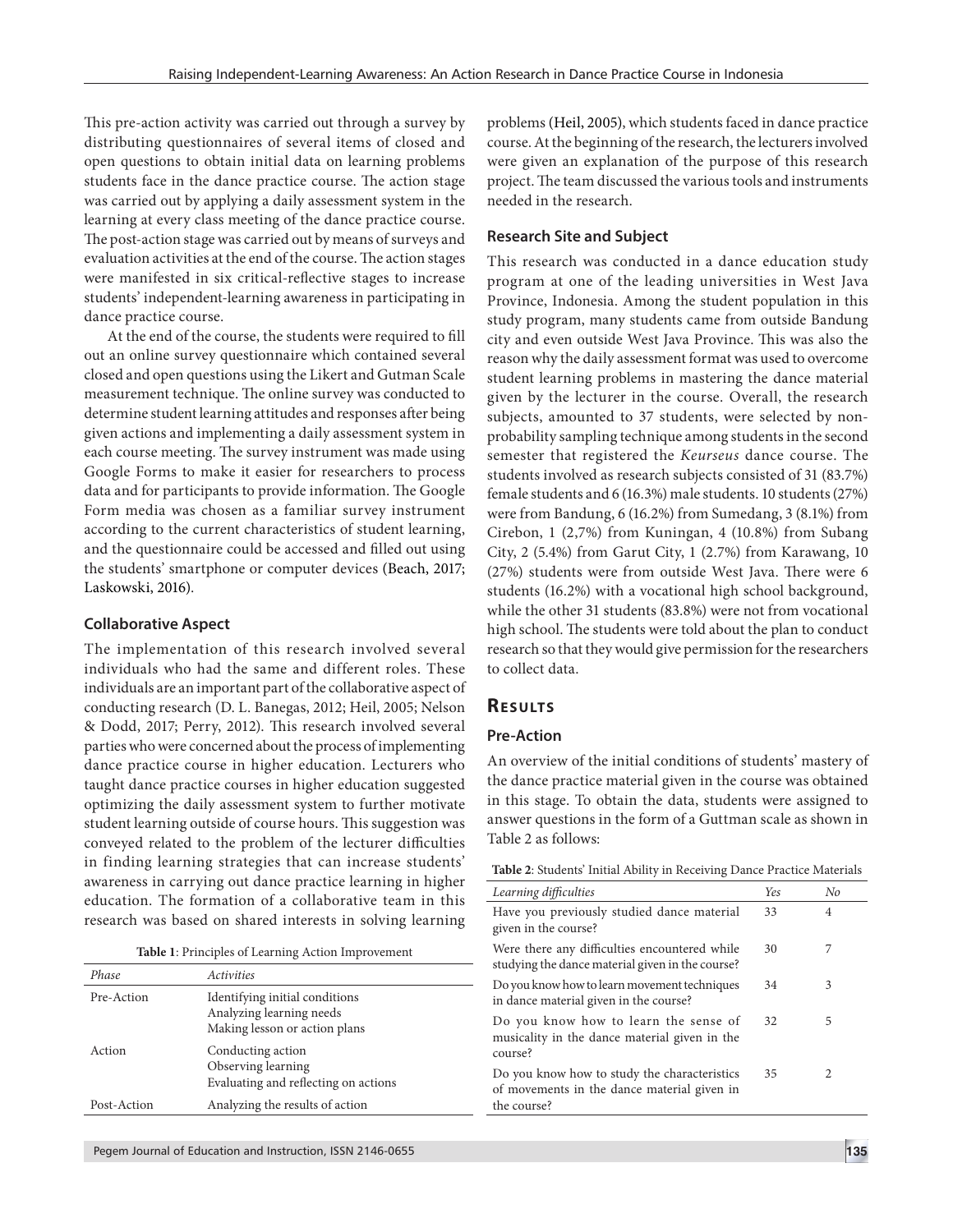Data in Table 2 shows that most of the students (33 students or 89.18%) had previously studied the dance materials given in the course, and 30 (81.08%) students had known how to overcome difficulties in learning dance material given in the course. Other data shows 34 (91.89%) students had difficulties in learning movement techniques in the dance material given in the course. Most of the students (32 students or 86.48%) admitted to finding learning problems in adjusting the accompaniment music used in the dance they learned with their movements. In addition, 35 (94.58%) students had difficulty learning the dance characters they learned. To ensure students' learning problems in mastering the dance material given in the course, an initial test was carried out by practicing several dance moves taught to the students in a meeting at the beginning of the course. In this initial test, students were assigned to remember the material that was demonstrated according to the music accompaniment used. All students were instructed to practice independently the movements demonstrated by the lecturer in the learning process. This initial test was carried out in 25 minutes. They were assigned to re-enact the 3 primary movements in the dance material according to the musical accompaniment used. The results showed that 90% of the movement techniques performed by students were incorrect. In addition, in terms of sense of rhythm, the accuracy of movement with the musical accompaniment of the dance was still incorrect. Moreover, the mastery of dance characters, which was supposed to be performed with moderate and robust characters, was not yet good. The results of this initial test are presented in Table 3.

After the initial ability in mastering the dance material given in the course was known, the students were assigned to prepare their learning evaluation notebooks that would be used at each meeting. The daily assessment notebook contained several aspects of observations that the students would use in improving their learning outcomes. The evaluated aspects included the student's ability to master movement techniques, sense rhythm, and the dance characters being studied.

### **Action**

The results of the initial data analysis recommended six critical and reflective steps to be applied to students in

| Table 3: Initial Ability Level of Students in |
|-----------------------------------------------|
| Mastering Dance Materials in the Course       |

| Ability Level              |   |  |    |    |  |  |
|----------------------------|---|--|----|----|--|--|
| Aspects Observed           |   |  |    |    |  |  |
| Movement Technique Ability | 3 |  | 15 |    |  |  |
| Rhythm Sense Accuracy      |   |  |    | 25 |  |  |
| Dance Character Mastery    |   |  |    |    |  |  |

dance practice lectures. The six critical steps were applied to students collaboratively with the research team to observe the implementation and reflect on each step of the learning. The dance material given in the course was one of the traditional dances from the West Java-Indonesia, which had a difficulty level that is adjusted to the students who enrolled in the course in the third semester.

#### *Stage 1: Introduction to Keurseus Dance Material*

At the beginning of the learning, the students were given the theoretical introduction of the *keurseus* dance. *Keurseus* dance is one of the dance families in West Java, born among the nobles of West Java-Indonesia. The dance has two levels of movement character, namely the *lenyepan* (soft) and the *monggawa* (strong) characters. These two movement characters are played according to different tempos and musical dynamics, and the intensity of energy played by the dancers must be in accordance. In addition, the different character is strengthened by the volume of movement exhibited by the dancer. For the *lenyepan* character, the movement volume of the foot is not too wide. While for the *monggawa* character, the foot position is wider. This play of movement volume had to be mastered by the students in learning the *keurseus* in the course.

#### *Stage 2: Introduction to the Basic Movements of Keurseus Dance*

In the second stage, students were given basic technical material to perform the *keurseus* dance. The basic movement material given were *adeg-adeg* (basic foot movement technique), *lontang* (basic hand movement technique), *godeg* (basic head movement technique), and *sila mando* (sitting down). These movements are the main movement characteristics in the dance being studied. These basic movement techniques were used in several parts of the *keurseus* dance presentation. The students focused on learning the basics of head, hand, and foot movement techniques based on awareness of space and energy. They were trained to do the movement well according to the trajectory of the movement, the process of the movement, and the strength in doing the movement. In the evaluation notes in this second stage, some students still lacked awareness of the basic movement techniques and their movement was not in accordance with the aesthetics of the dance. This learning observation became a reflection to be improved in subsequent learning activities so that students could improve their learning outcomes independently according to the daily assessment notes given by the lecturer.

#### *Stage 3: Training the Coordination of Movements with Energy and Movement Trajectory*

In carrying out the movements, clarity of movement trajectory is needed. The movement process would contribute in determining the correct technique of the movement.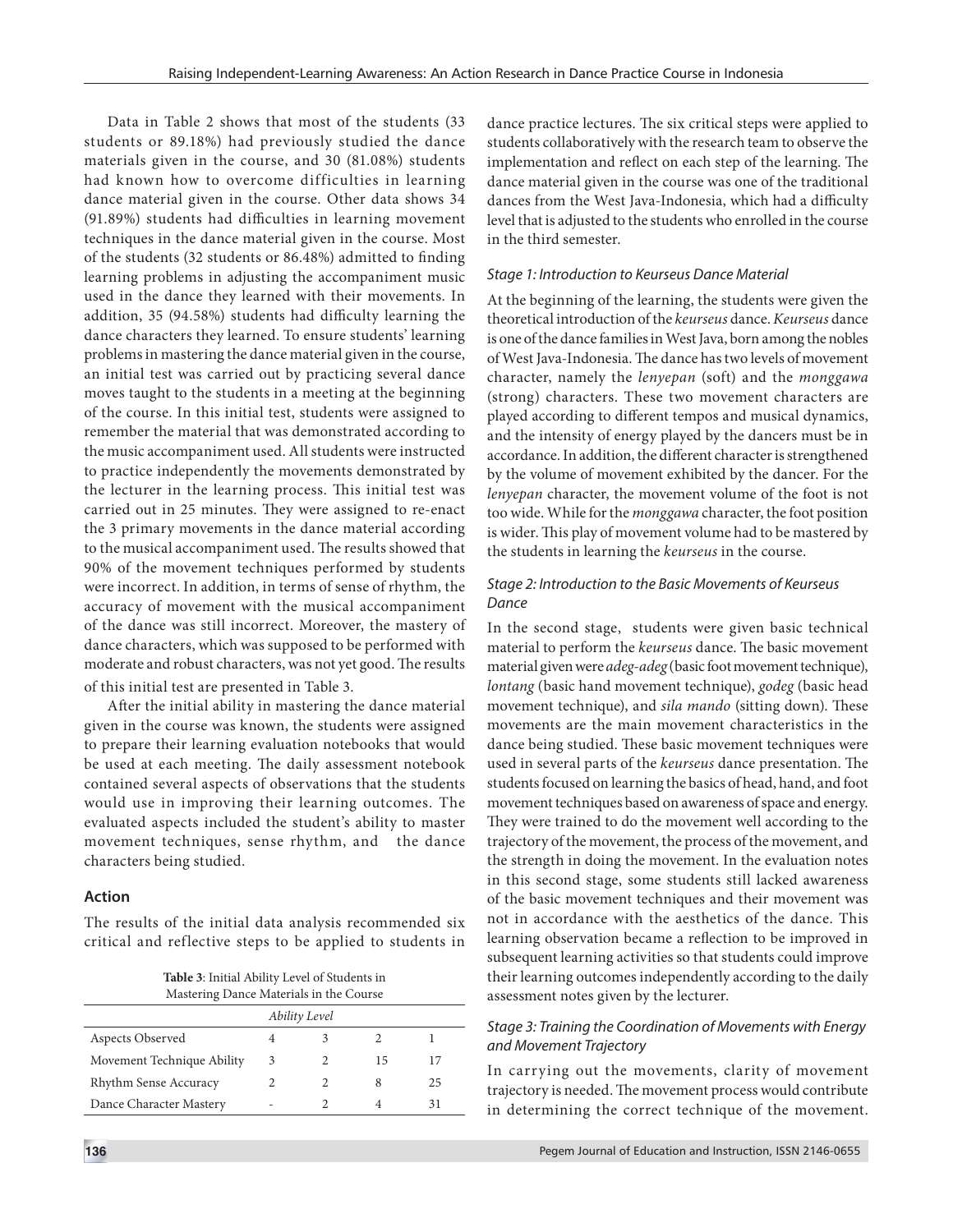The *adeg-adeg* movement of the foot is in a diagonal line trajectory depending on the *adeg-adeg* technique performed. The movement process of *adeg-adeg* for the right foot is that the right footsteps forward-right following a diagonal line with a distance of two footprints while the left foot becomes the center of the body weight. A mirrored movement is done when doing *adeg-adeg* for the left foot. The *lontang* movement is based on hand movements. In the *keurseus* dance, there are the right, left and flower (same) *lontang* movement. The shape of the hand resembles the letter V. The process of doing *lontang* movement for the right hand starts with the movement of the back of the left hand being bent, then the right hand moves following the rhythm of the left hand movement, the palm of the hand stands vertically and the right elbow being bent. The final position of the right lontang ends with the V-shape. *Godeg* is a head movement technique which focuses on the forehead that is slightly looking down with a movement trajectory resembling the number eight. Specifically for the *sila mando* (movement of the legs sitting), the position of the right ankle is above the left ankle. The position of the leg slightly extends towards the front. The trajectory of these movement techniques had to be mastered well by the students in presenting the *keurseus* dance material. Some students were able to do the movement techniques well, but some students did not carry out the movement trajectory according to the rules. This part of the learning problem became a daily assessment note for some students who did not perform basic movement techniques in the *keurseus* dance correctly. Improvements in student independent-learning outcomes needed to be observed at the next stage of the learning.

#### *Stage 4: Synchronizing Movement to Accompaniment Music Using Count Patterns*

The accompaniment music of *keurseus* dance has two parts of rhythm and tempo: slow and fast. Each of the two musical rhythms shows the character of the movement. Slow-tempo accompaniment music is for the soft character, while the fasttempo accompaniment is for the strong character. Bringing the movement to follow these two musical characters requires accuracy and musical sense so that the movement matches the character of the accompaniment music. The students learned to adjust their movements to the accompaniment music through counting patterns from one to eight. For the soft character movements, the movement count was in a pattern of one to four for each movement unit. Meanwhile, the counting pattern was one to two for each movement unit for the strong character movement. This idea of the learning method was found after a reflection in the evaluation. Not all students mastered the accompaniment music of the dance. This became a daily assessment note that the students had to improve at the following meeting.

#### *Stage 5: Memorizing Movements by Following the Sound of Accompanied Music*

The strength of the traditional *keurseus* dance accompaniment music lies in the variation of playing *kendang* (a type of traditional percussion that functions as a rhythm regulator). Every movement that is made always follows the sound of the *kendang* being played. The *kendang* consists of three main percussions: a large *kendang indung* (the main percussion) and two smaller percussions. Each *kendang* has a different sound quality according to its function. The sound quality is produced from the player's beating on the instrument's face made from the buffalo or black cow skin. Some *kendang* are made with sheep's skin. The students imitated and memorized the sound quality from this instrument when studying the main movements. Students used this method to memorize the movements before the actual dance music was played. Through reflection activities, the students were required to memorize the lyrics of the songs in the *keurseus* dance to feel the characteristics of the dance when doing independent learning without the musical accompaniment.

# *Stage 6: Learning Dance Characters by Memorizing the Lyrics of the Accompaniment Song*

The music accompanying the *keurseus* dance is focused not only on the sound quality of kendang and other musical instruments, but other musical elements give the impression of character in the dance, namely the song. The traditional songs that accompany the *keurseus* dance music are *Renggong Bandung* for the soft character *macan ucul* for the strong character. Specifically in the *Renggong Bandung* song, there are lyrics that strengthen the character at the beginning of the dance (soft characters). At this stage, students were assigned to memorize the lyrics of accompanying music to appreciate the dynamics and characteristics of their musicality. The students sang the song *Renggong Gunung* while demonstrating their movements. Thus, the students could feel the characteristics of the dance performed according to the character of the song.

### *Stage 7: Performance Test of Keurseus Dance Material*

The seventh stage tests the student's ability or learning outcomes in mastering the *keurseus* dance materials. The assessment of learning outcomes was carried out individually and in groups through live demonstrations based on the indicators set in presenting the course dance material. The test results in the seventh stage are presented in Tables 4, 5, and 6.

Based on Table 4, it can be seen that for the assessment criteria of movement technique, 16 (43.2%) students are assessed as very good, 15 (40.5%) students are good, and 6 (16.3%) students are fair. The student learning outcomes showed that the mastery of the *keurseus* dance material given in the course was relatively very good and good.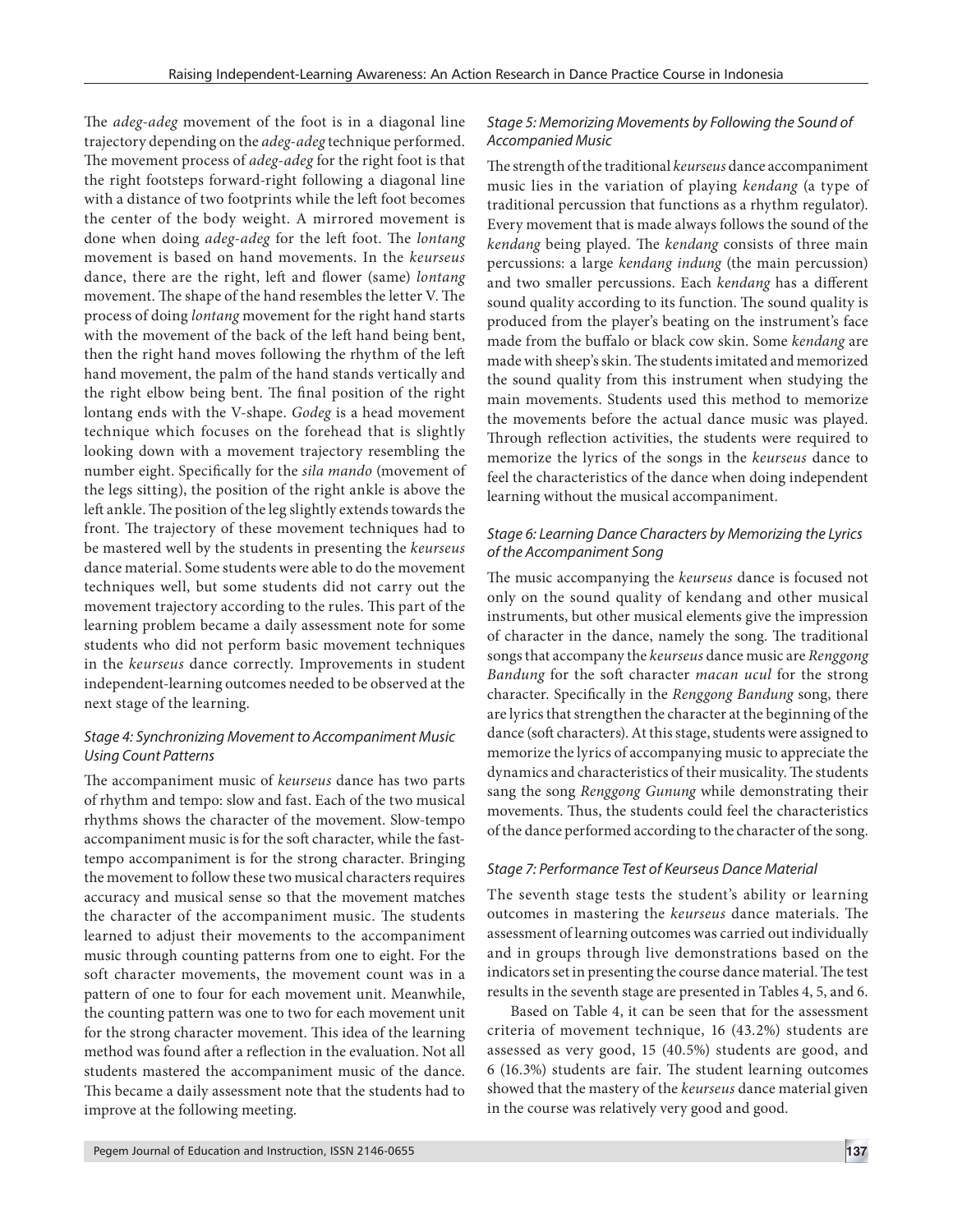Based on Table 5, it can be seen that for the sense of rhythm, as many as 14 students (37.8%) are assessed as very good, 18 students (48.6%) are good, and 5 (13.6%) students are fair. Thus, learning outcomes in mastering the sense of rhythm in the dance material given in the course were relatively very good and good.

Based on Table 6, for the ability of students in presenting the *keurseus* dance material according to the character of the dance, 12 (32.4%) students are very good, 17 (45.9%) students are good, and 8 (21.7%) are fair. The student learning outcomes showed that the mastery of bringing the character of the dance in the course was relatively very good and good although there were some students who did not give their best in performing the *keurseus* dance material according to the character of the dance. However, from all aspects assessed, the students in general would master the *keurseus* dance material given in the course.

Data in Figure 1 shows an increase in the students' dancing ability. The students' ability in the pretest was still very low, and only a few students were able to master the *keurseus* dance material well because they already had a learning experience. The majority of students were new to the course material when the lecture was conducted. However, after a series of learning actions, the students found effective learning ways to improve their ability and master the course materials, namely by doing practices independently and in groups based on daily assessment notes given by the lecturers in the course.

**Table 4**: Results of the Keurseus Dance Practice Test - Indicators of Movement Technique Ability

| Assessment criteria | Total | Percentage (%) |
|---------------------|-------|----------------|
| Very Good           | 16    | 43.2           |
| Good                | 15    | 40,5           |
| Fair                | 6     | 16.3           |
| Poor                | -     | -              |

**Table 5**: Results of the *Keurseus* Dance Practice Test, Indicator of Rhythm Ability

| Assessment criteria | Total | Percentage (%) |
|---------------------|-------|----------------|
| Very Good           | 14    | 37.8           |
| Good                | 18    | 48,6           |
| Fair                | 5     | 13.6           |
| Poor                | -     | -              |

The students acquired different learning experiences before independent practices, and the posttest was carried out. 32 (86.5%) students admitted that the practice process using daily assessment notes helped significantly in improving their previous learning outcomes, 5 (13.5%) students admitted that they could do the *keurseus* dance practice without having to pay attention to the daily assessment notes given by the lecturer. These students were further asked, "Why did you not need to pay attention to the daily assessment notes from the lecturer?" The majority of their answers were because they had already known how to improve the weaknesses in their dancing ability. Most of them belonged to the group of students who previously graduated from dance vocational high school, so they had previously studied *keurseus* dance.

# **Post-Action Analysis**

Following the results of the evaluation of the *keurseus* dance learning using the daily assessment method, the paired sample *t-*test was used to measure the conditions before and after the action:

**Table 6**: Results of the *Keurseus* Dance Practice Test, Indicator of Dance Character Ability

| Assessment criteria | Total | Percentage (%) |
|---------------------|-------|----------------|
| Very Good           | 12    | 32.4           |
| Good                | 17    | 45,9           |
| Fair                | 8     | 21.7           |
| Poor                | -     | -              |



**Fig. 1:** Improvement of Students' Dance Abilities

| Table 7: Paired Sample Test |                     |            |                            |                                              |            |            |           |    |                 |
|-----------------------------|---------------------|------------|----------------------------|----------------------------------------------|------------|------------|-----------|----|-----------------|
| Paired Samples Test         |                     |            |                            |                                              |            |            |           |    |                 |
| Paired Differences<br>df    |                     |            |                            |                                              |            |            |           |    | Sig. (2-tailed) |
|                             |                     |            | $S$ t d. Std. Error $\_\_$ | 95% Confidence Interval of<br>the Difference |            |            |           |    |                 |
| Mean                        |                     | Deviation  | Mean                       | Lower                                        | Upper      |            |           |    |                 |
| Pair 1                      | Pretest<br>Posttest | $-1.72973$ | .80445                     | .13225                                       | $-1.99795$ | $-1.46151$ | $-13.079$ | 36 | .000            |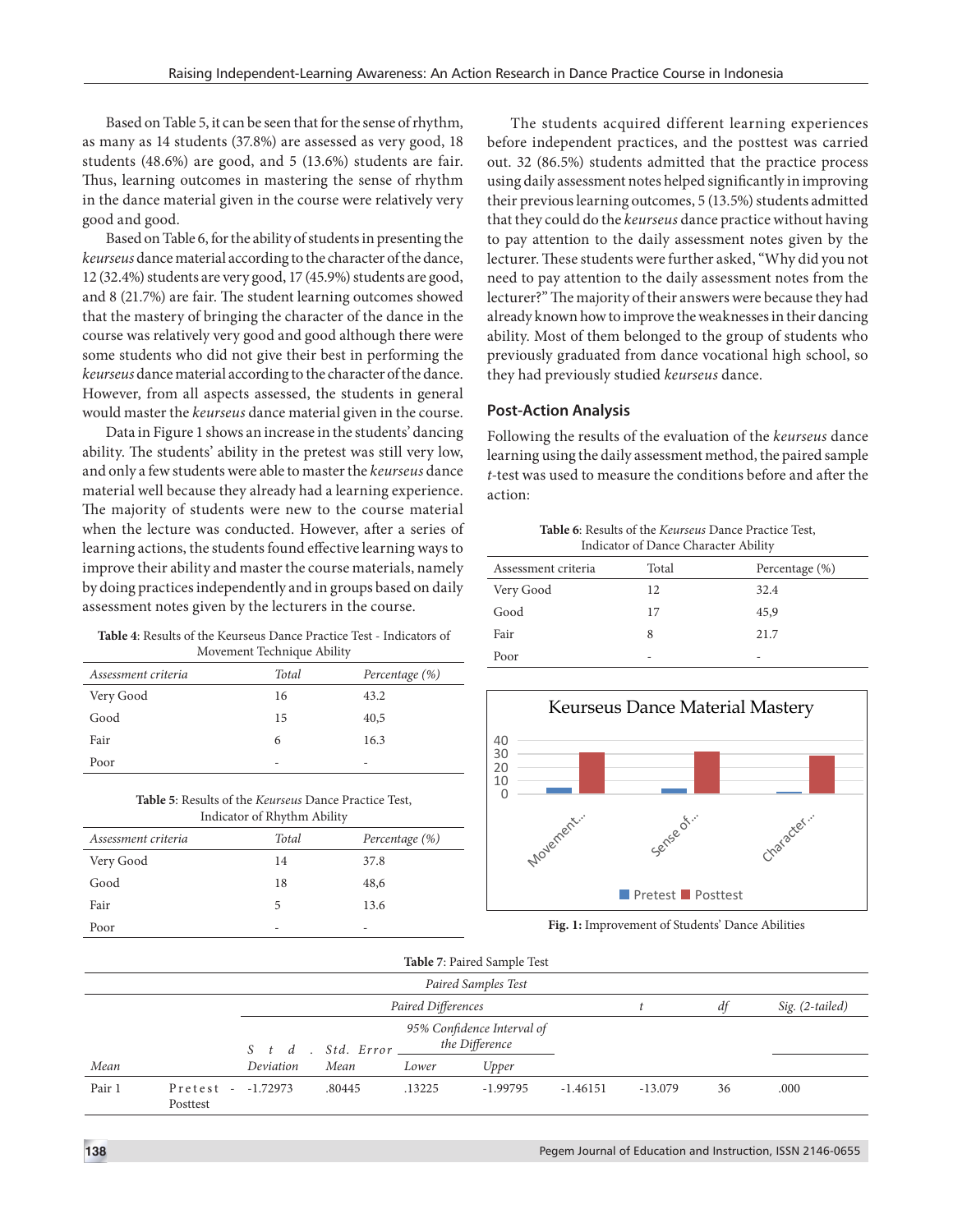In Table 7, the value of Sig. is 0.000. The value of Sig <0.05 means that  $H_0$  is rejected or there are differences in students' abilities in mastering dance practice materials before and after the application of independent learning. Furthermore, the standard deviation of the pretest-posttest is 0.80445, while the average standard error of the pretest-posttest results is 0.13225. The analysis of descriptive statistical data was carried out with 37 students' respondent data.

# **Discussion**

*Keurseus* dance as a traditional dance that has a high aesthetic value requires the correct training process so that students are able to master the dance. The practice is not only done during class hours. The course process for this *keurseus* dance was only carried out for two hours a week at each meeting. For this reason, learning strategies outside of class hours are needed that can be done independently and in groups according to the learning needs of each student. Peer tutors are also needed to be partners in practicing outside of class hours in order to help improve the weaknesses of learning problems faced by students. Thus, the collaborative learning method can be effective for students in learning the keurseus dance material outside of class hours. Conducting an action research in *keurseus* dance lectures through daily assessments is one of the critical-reflective steps to increase students' awareness of good learning outside the lecture hours at campus. The results of this study are in accordance what has been developed by Leenknecht et al. (2021) in making a daily assessment format to increase students' learning motivation outside of school hours.

To master a dance with the correct technique takes a relatively long time. The skills can be achieved from various learning experiences. One of the learning methods often used by professional dancers is the drilling method. Performing a dance requires high awareness of dance aesthetics. Performing movements in a dance requires awareness of good coordination of each body part so that the body has balance in carrying out movements according to the desired dance aesthetics (Witz et al., 2003). In addition, the ability to master the rhythm of music is one of the challenges for a dancer. That is, a good dancer has high musical sensitivity of the accompaniment music (Chandler, 2012). Not only the skill aspect, but the ability to appreciate the character of the dance is also one of the challenges often faced by a professional dancer because dance as a non-verbal art form has meaning and messages conveyed through the language of movement (Bakka & Karoblis, 2010; Lange, 1983; Lawler, 1964; Mora, 2011). The key is that the emotions must controlled to be in tune with the theme and character of the dance because dancing is more about how to connect the movements performed with the dancer's emotions (Chugh & Hancock, 2009).

Some of the basic problems in the keurseus dance course were the ability to perform dances with the correct technique, and how students learn independently (Lampert, 2012) outside of class hours in accordance with the evaluation notes provided by the lecturer. Optimizing the daily assessment format will be one of the individual study notes that are used as the basis for evaluating each student's learning. These results are researched (Desrochers et al., 2019) in developing a self-evaluation format that can be used a basis for student in improving learning outcomes. In the dance practice course in higher education, students' ability of to master dance materials with the correct technique needed to be taken seriously. One focus of learning improvements made was to train muscle strength in doing adeg-adeg (basic foot posture). Leg strength in dancing is needed for a dancer (Harmon et al., 2020; Phillips, 2005). Many dance graduates from higher education will work as teachers in schools (Risner, 2010). Thus, it is necessary to have a good mastery of the materials so that there will be no mistakes in the process of transferring the material to students at school. Although the process of improving keurseus dancing skills can be done outside of class hours through various extracurricular activities that are often carried out by most students, such as performing at various art events held on campus and off campus. The correct dance technique is related to the aesthetics of traditional dance from West Java-Indonesia that has standard rules.

The results of the daily assessment treatment for students in the *keurseus* dance course showed effective results. 14 (38%) student had very good mastery of the dance materials, 17 (46%) students had good mastery, and only 6 (16%) had fair mastery of the *keurseus* dance materials on the aspects of movement technique, sense of rhythm, and bringing the character of the dance. The results of the accumulation showed that most students mastered the material for the *keurseus* dance well. Thus the learning outcomes showed positive results. However, these results are still not optimal, because there were still students whose learning outcomes have not reached good criteria. Some of the students had not mastered the keurseus dance well. Some students were not optimal in bringing the *keurseus* dance material according to the character, although most of the students were able to perform the *keurseus* dance according to the correct movement technique, the accuracy or the sense of rhythm and mastery of the dance characters.

The students who had not achieved maximum results were asked further questions about the learning problems they faced. "What difficulties did you have in learning the keurseus dance?" Some students answered that the problem was the mastery of dance characters. Some students answered that the problem was harmonizing the rhythm of the music with the movements. To master them, another learning process was needed to memorize and appreciate every part of the shifts in the music being played. Students who were already competent in answering to master the rhythm of accompaniment music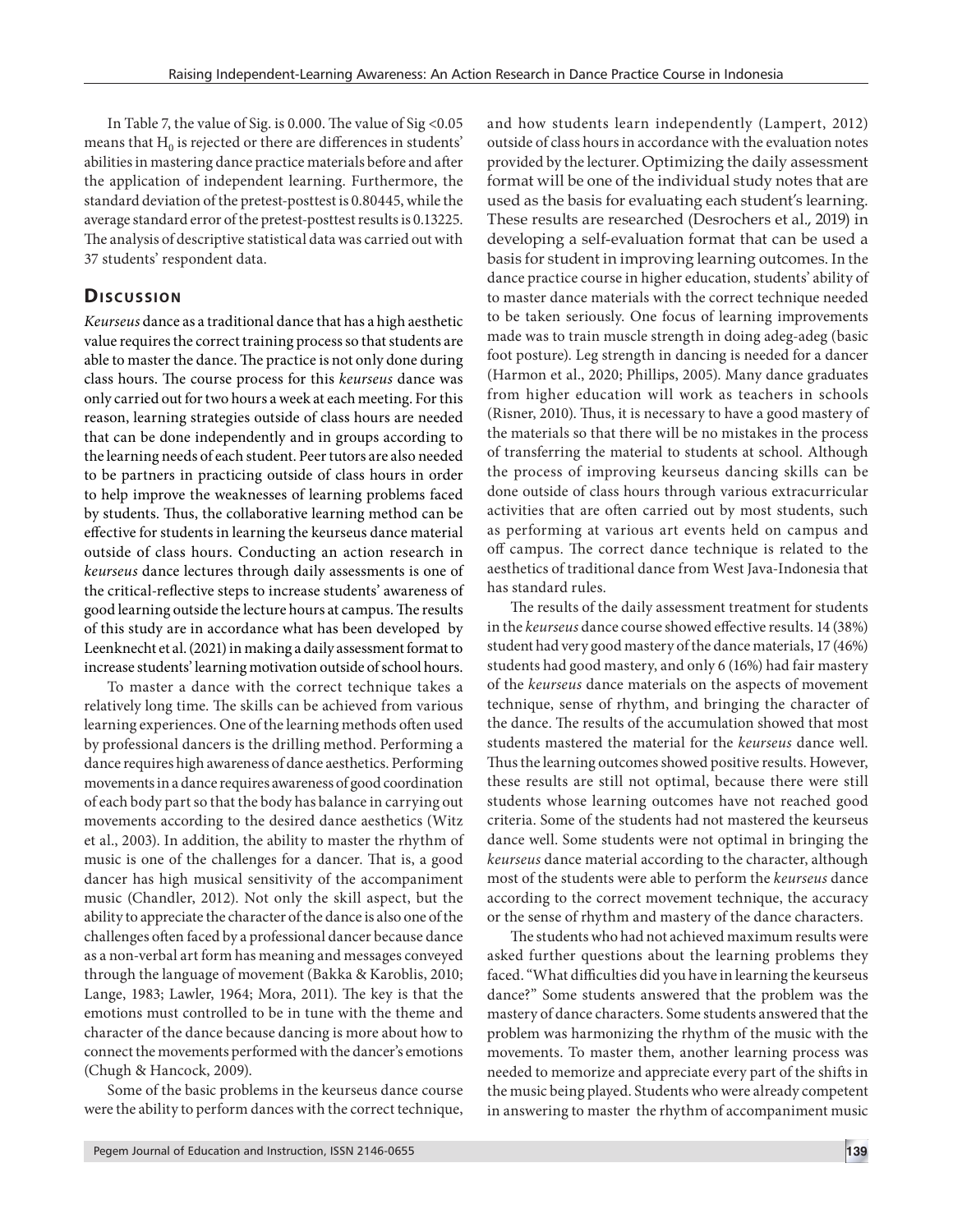| <b>Tuble 0.</b> Ottachio Chaelstanang of Fello marg Realistas Dance                                                 |                      |          |                         |       |                |  |  |
|---------------------------------------------------------------------------------------------------------------------|----------------------|----------|-------------------------|-------|----------------|--|--|
| Keurseus Dance Learning                                                                                             | Strongly<br>Disagree | Disagree | $Q$ u i t e<br>Disagree | Agree | Strongly agree |  |  |
| The keurseus dance is one of the dances which<br>presentation of the movement depicts the character<br>of nobility. |                      |          |                         | 16    | 21             |  |  |
| The movement techniques in the keurseus dance have<br>aesthetic rules of movement.                                  |                      |          |                         | 8     | 29             |  |  |
| The movement character of the keurseus dance can be<br>felt from the accompaniment music.                           |                      |          | 6                       |       | 26             |  |  |

**Table 8**: Students' Understanding of *Performing Keurseus* Dance

required a way of learning by listening to the dynamics of music repeatedly because some parts of the accompaniment music had different musical tempos. Thus, an increase of practice intensity was needed to master the sense of rhythm in the accompaniment music of the *keurseus* dance.

The next critical step was to ask about the duration of the students' independent practice by referring to the daily assessment notes written by the lecturer. 2 (5.4%) students admitted that they never practiced outside of class hours, 21 (56.7%) students admitted to practice twice a week for one to two hours per day. 9 (24.3%) students admitted to practice outside of class hours three times a week. The remaining 5 students admitted to practice every day for one to two hours. Thus, on average, students did practice outside of class hours one to twice a week. Then the students were asked, "Do you practice outside of class hours with your friends?" 32 (86.5%) students answered "Yes" and the remaining 5 (13.5%) students answered "No". Thus, the majority of students conducted independent learning on the *keurseus* dance outside of class hours, which was carried out in groups. The results of this study support what is being studied (Williams, 2020) by using a daily assessment format in controlling student learning development in higher education.

The next stage of analysis was to ask several questions to determine student understanding in learning the *keurseus* dance carried out during the course process based on their experience. The students' responses were acquired in the form of a Likert scale.

The data shown in Table 8 illustrates the students' agreement that the *keurseus* dance was one of the dances in which the presentation of the movements depicted the character of nobility. Students' answers were based on their experience in learning the *keurseus* dance. The response "quite disagree" was identified to come from students who had not mastered the *keurseus* dance materials well. Meanwhile, many of the students responded "agree" indicated that the character of the movement in the *keurseus* dance could be felt from the accompaniment music. The analysis of these answers showed that in general, the majority of students have better understanding and skills in presenting the *keurseus* dance material in accordance with good dancing techniques.

# **CONCLUSIONS**

The conclusion of this research focus on three research questions, namely: (1) Why students cannot do independent study to master movement techniques in the course material given in lectures?; The condition showed that the students' initial abilities in mastering the material for the *keurseus* dance was very low. They had difficulty in learning the technique of performing movements in the *keurseus* dance and even had difficulty in bringing dance material according to the characters that must be played. The majority of students who have just learned and are familiar with the *keurseus* dance found it difficult to master the sense of musicality to the dance accompaniment. (2) Do the students know how to learn independently to improve the ability of the rhythm aspect of the Iranian music played in the *keurseus* dance? Through action research by optimizing the daily assessment notes made by the lecturer during the lecture process, the students' ability to master the *keurseus* dance material has improved well. They could do the exercises independently and in groups outside of lecture hours through lecturer's notes. (3) Can a series of learning treatment steps, which is done through the application of daily assessment notes, increase the students' awareness of self-study to learn aspects of character mastery in accordance with the curriculum dance material given in lectures? After implementing the assessment system for student learning outcomes, it shows that most students could master the *keurseus* dance material in accordance with the aesthetics of the *keurseus* dance that must be performed. Thus, the seven stages of critical-reflective learning have a positive impact in improving student learning outcomes in mastering the curriculum dance material as a whole, such as mastering aspects of movement technique, rhythm accuracy and mastery of dance characters. In addition, through the critical-reflective stages, students can understand how to study independently to address various weaknesses in their learning outcomes through daily assessment notes given by the lecturer at each lecture meeting. This critical-reflective action is believed to be effective in changing the way students learn, in which they previously had difficulty doing independent study outside of lecture hours. In addition, the results of this study can be used as a recommendation for an action model for learning dance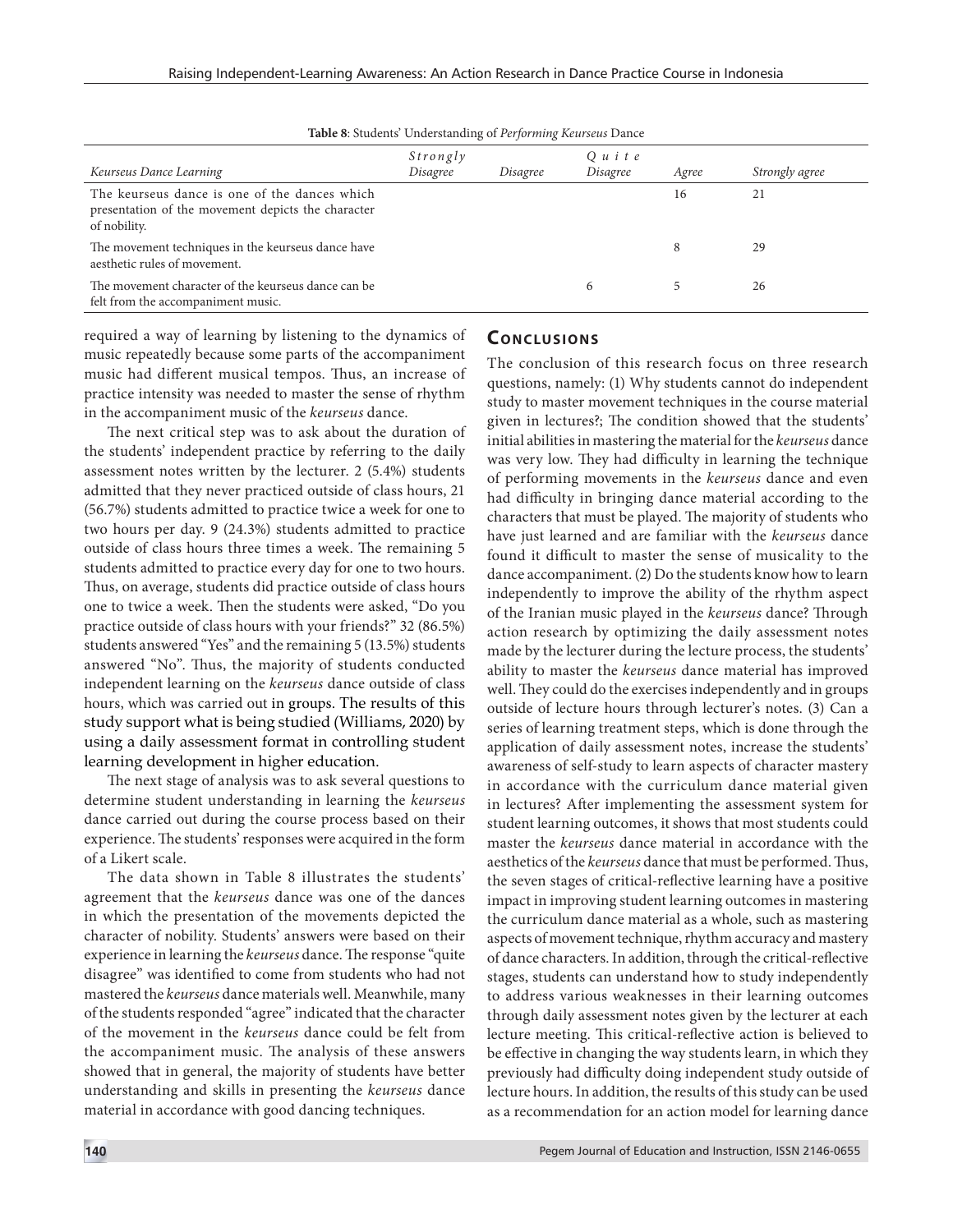practice for similar subjects with different dance materials. The limitation of this study that it has not reached the goal of increasing students' abilities in creating *keurseus* dances based on the abilities of each student. Therefore, it is necessary to carry out further research in providing knowledge and skills for the students to make creations of the modified *keurseus* dance of each of them.

# **Re f e r e n c e s**

- Aga, F. J. (2017). Motivating and/or de-motivating environments to do action research: the case of teachers of English as a foreign language in Ethiopian universities. *Educational Action Research*, *25*(2), 203–222. https://doi.org/10.1080/09650792.20 16.1168310
- Banegas, D. L. (2012). Identity of the teacher-researcher in collaborative action research: Concerns reflected in a research journal. *Profile Issues in Teachers Professional Development*, *14*(2), 29–43.
- Banegas, D., Pavese, A., Velázquez, A., & Vélez, S. M. (2013). Teacher professional development through collaborative action research: Impact on foreign English-language teaching and learning. *Educational Action Research*, *21*(2), 185–201.
- Beach, P. (2017). Self-directed online learning: A theoretical model for understanding elementary teachers' online learning experiences. *Teaching and Teacher Education*, *61*, 60–72.
- Beishuizen, J., & Steffens, K. (2011). A conceptual framework for research on self-regulated learning. In *Self-regulated learning in technology enhanced learning environments* (pp. 1–19). Brill Sense.
- Benedict, N., Schonder, K., & McGee, J. (2013). Promotion of selfdirected learning using virtual patient cases. *American Journal of Pharmaceutical Education*, *77*(7).
- Cazan, A.-M., & Schiopca, B.-A. (2014). Self-directed learning, personality traits and academic achievement. *Procedia-Social and Behavioral Sciences*, *127*, 640–644.
- CAZAN, A.-M., & Stan, M. M. (2015). Self-directed learning and academic adjustment at Romanian students. *Romanian Journal of Experimental Applied Psychology*, *6*(1).
- Chou, P.-N. (2012). The relationship between engineering students self-directed learning abilities and online learning performances: A pilot study. *Contemporary Issues in Education Research (CIER)*, *5*(1), 33–38.
- Chou, P.-N., & Chen, W.-F. (2008). Exploratory study of the relationship between self-directed learning and academic performance in a web-based learning environment. *Online Journal of Distance Learning Administration*, *11*(1).
- Creswell, J. W. (2013). *Educational research: Planning, conducting, and evaluating*. W. Ross MacDonald School Resource Services Library.
- Desrochers, M., Zhang, J., Caron, S., & Steinmiller, J. (2019). An experimental comparison of the effect of teacher versus self-evaluation/self-reflection feedback on college students' behavioral observation skills. *Journal of Behavioral Education*, *28*(2), 258–274.
- Doğan, G. Mirici, İ.H. (2017). EFL instructors' perception and practices on learner autonomy in some Turkish universities. *Journal of Language and Linguistic Studies, 13*(1), 166-193.
- du Toit-Brits, C., & van Zyl, C.-M. (2017). Self-directed learning characteristics: making learning personal, empowering and successful. *Africa Education Review*, *14*(3–4), 122–141.
- Edwards, E., & Burns, A. (2016). Action research to support teachers' classroom materials development. *Innovation in Language Learning and Teaching*, *10*(2), 106–120. https://doi.org/10.108 0/17501229.2015.1090995
- Gamboni, V. (2017). Developing academic librarians' skills in e-book services through Participatory Action Research. *Information and Learning Science*.
- Gibbons, M. (2003). *The self-directed learning handbook: Challenging adolescent students to excel*. John Wiley & Sons.
- Gibbs, J. C., & Taylor, J. D. (2016). Comparing student self-assessment to individualized instructor feedback. *Active Learning in Higher Education*, *17*(2), 111–123.
- Griesbaum, J., & Görtz, M. (2010). Using feedback to enhance collaborative learning: an exploratory study concerning the added value of selfand peer-assessment by first-year students in a blended learning lecture. *International Journal on E-Learning*, *9*(4), 481–503.
- Heil, D. (2005). The internet and student research: Teaching critical evaluation skills. *Teacher Librarian*, *33*(2), 26.
- Julia, J., Hakim, A., & Fadlilah, A. (2019). Shifting primary school teachers' understanding of songs teaching methods: An action research study in Indonesia. *International Journal of Education and Practice*, *7*(3). https://doi.org/10.18488/ journal.61.2019.73.158.167
- Julia, J., Iswara, P. D., Gunara, S., Yildiz, Y. M., & Agustian, E. (2020). Developing Elementary School Teacher Competence in Making Music Learning Media Using Scratch Application: An Action Research. *Elementary School Forum (Mimbar Sekolah Dasar)*, *7*(3), 362–385. https://doi.org/10.17509/mimbar-sd.v7i3.29100
- Julia, J., Supriyadi, T., & Iswara, D. (2020). Training the Non-Specialist Music Teacher: Insights from an Indonesian Action Research Study. *Universal Journal of Educational Research*, *8*(2), 547–558. https://doi.org/10.13189/ujer.2020.080226
- Knowles, M. S. (1975). *Self-directed learning: A guide for learners and teachers.*
- Lai, C. (2015). Modeling teachers' influence on learners' self-directed use of technology for language learning outside the classroom. *Computers & Education*, *82*, 74–83.
- Laskowski, L. (2016). Google Forms and Sheets for library gate counts. *Journal of Access Services*, *13*(3), 151–158.
- Leenknecht, M., Wijnia, L., Köhlen, M., Fryer, L., Rikers, R., & Loyens, S. (2021). Formative assessment as practice: the role of students' motivation. *Assessment & Evaluation in Higher Education*, *46*(2), 236–255. https://doi.org/10.1080/02602938 .2020.1765228
- McMillan, J. H., & Schumacher, S. (1984). *Research in education: A conceptual introduction*. Little, Brown.
- Morris, T. H. (2019). Adaptivity through self-directed learning to meet the challenges of our ever-changing world. *Adult Learning*, *30*(2), 56–66.
- Mostofo, J., & Zambo, R. (2015). Improving instruction in the mathematics methods classroom through action research. *Educational Action Research*, *23*(4), 497–513. https://doi.org/1 0.1080/09650792.2015.1019903
- Nelson, E., & Dodd, W. (2017). Collaborating for community food security: Emerging scholar participation in a community– university partnership. *Action Research*, *15*(4), 402–423.